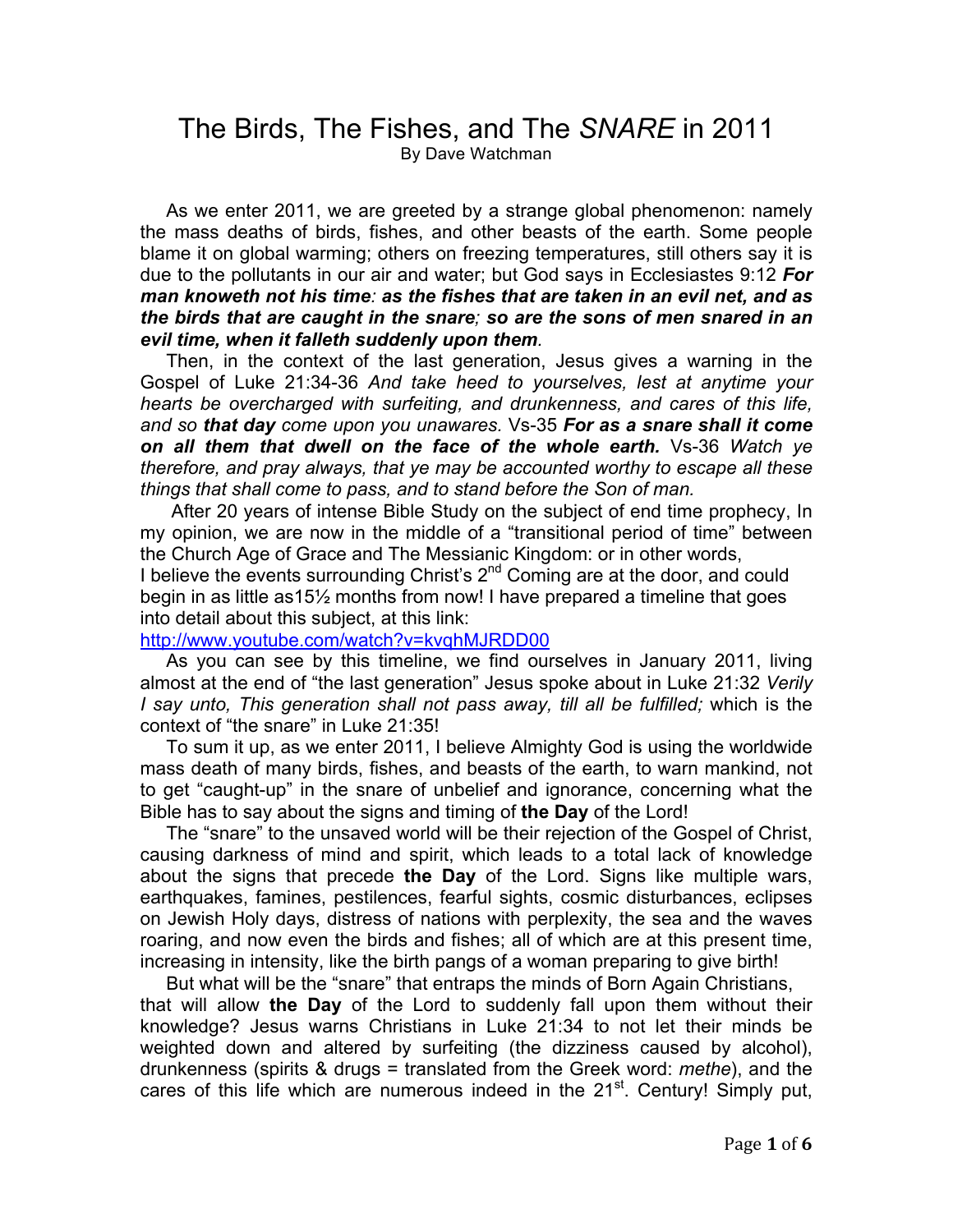Jesus warns Christians living in the last generation to beware of allowing any outside forces to alter their minds, which will get them off track in looking for the signs that precede **the Day** of the Lord!

 **Jesus expects Christians to read their Bible (instruction manual) for themselves**; because it contains everything they need to know about preparing for **the Day** of the Lord, when Christ will return. Paul, therefore, previously warned all Christians to beware of the wiles (deceitful strategies) of the devil in Ephesians 6:11, and to fight against them with the sword of the Spirit, which is the Word of God (6:17). In 2 Corinthians 11:3, Paul also warned Christians to be aware of "the possibility" of having their minds corrupted (altered) by the serpent's subtleness: *But I fear, lest by any means, as the serpent beguiled Eve through his subtility, so your minds should be corrupted from the simplicity that is in Christ.*

We need to read and study Genesis 3:1, and look for clues in the text that reveal the serpent's deceitful strategies (wiles) he used against Eve to beguile (deceive) her. Then, we need to guard our own minds, and not allow him to use those same tactics against us, to corrupt our minds against Christ, and misdirect our thoughts about **the Day** of the Lord!

## The text says in 3:1 *Now the serpent was more subtle than any beast of the field…And he said unto the woman, yea, hath God said, Ye shall not eat of every tree of the garden?*

Notice, the serpent first created "doubt" in the woman's mind, by questioning the Word of God, when he asked her …*Yea hath God said…?* Then in 3:3, the serpent tricked (beguiled) Eve into adding to God's Word during their debate. God did not tell her not to touch the fruit, did he? It is a dangerous thing indeed, when we add to or subtract from the Word of God. We literally open ourselves up to bad things like the serpent's "snare" (Rev. 22:18-19)! Finally, as a result, the serpent moved in for the kill, by denying the Word of God to Eve. **The serpent told Eve the exact OPPOSITE of God's Word**, when he said …*ye shall not surely die* in 4:4. Eve bought it hook, line, and sinker, by receiving the words of the serpent as truth, and then encouraged Adam to eat the forbidden fruit also. This act of disobedience to the Word of God, and her influence over her husband Adam, sentenced Eve, her entire family, and the human race to death!

So could it be possible in January 2011, the serpent has already accomplished "corrupting" the minds of many Christians, by snaring them into actually believing Jesus Christ is the antichrist, in the most prophetically significant Scripture in the Bible? The answer unequivocally is YES, and I will now prove it to you!

 A famous Christian author in 1895, by the name of Sir Robert Anderson, wrote a book titled: The Coming Prince. Simply put, this book is considered the standard work on the subject of Daniel's  $70<sup>th</sup>$  Week and the coming antichrist. Sir Robert Anderson attempts to "give a fresh exposition" of this "backbone" of all prophetic Scriptures: Daniel 9:24-27, and especially "focus" our attention on Chapter 5, where he says the "he" in Daniel 9:27 is the ANTICHRIST: "The Coming Prince", who will "masquerade" himself as Israel's Messiah coming from Europe; and open the future  $70<sup>th</sup>$  Week of Daniel, by making a 7-year covenant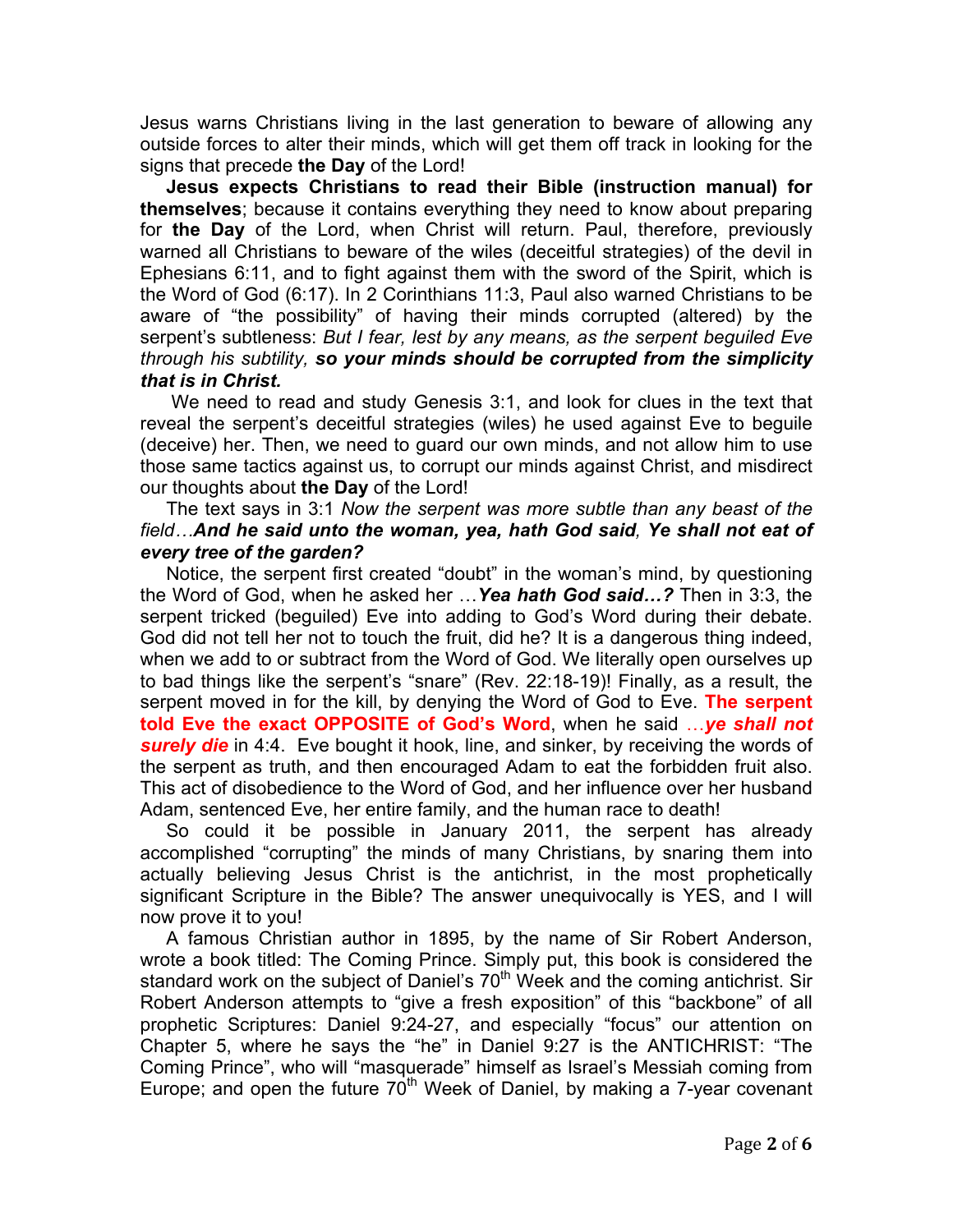with Israel; and then breaking that covenant  $3\frac{1}{2}$  years later by slaughtering the Jews. Oh, and by the way, according to tradition, the true Christians will not witness the signing of the 7-year peace covenant, because they will be raptured out to meet Christ in the air, "before" any of the events of the future  $70<sup>th</sup>$  Week of Daniel will begin!

 Well, what's wrong with that, you might be thinking? Every Christian believes that way, right? I mean, that is just the way it is! That's what my Preacher, my Sunday School Teacher, my Seminary Professor, and even my Mom and Dad, have taught me all my life, why question it? After all, this book is "highly regarded" as the "standard work" on the  $70<sup>th</sup>$  Week of Daniel, and is 100% correct, right?

Throughout the  $20<sup>th</sup>$  Century, and now a decade into the  $21<sup>st</sup>$  Century, almost every famous prophetic author, which has molded and taught the end time prophetic teachings the Church believes today, used "this book" as their **foundation and standard work concerning the backbone of ALL the prophetic Scriptures: Daniel 9:24-27**!

 I have the book myself. Throughout almost the entire book, Sir Robert Anderson referred to and used the Authorized King James Bible (AV), except in the 5th chapter titled: "The Angel's Message", where he substituted the King James Bible text (AV), with the Revised Version Bible text (RV), consequently "altering" the meaning of Daniel's  $70<sup>th</sup>$  Week; which has resulted in the "altering" and twisting" of ALL the modern prophetic teachings we rely on as truth today! Please click on the link below, and see for yourself, where Sir Robert switched Bibles used as the **foundation for the 70th Week of Daniel**:

http://www.fbinstitute.com/Anderson/Chapter5.html

*If the foundations be destroyed, what can the righteous do***?** Psalm 11:3

 I have included a website that has made this book accessible to the public online. Please click the link below, and read the one paragraph preface to the book: http://www.davidcox.com.mx/library/A/Anderson,Robert-Coming\_Prince(b).pdf I will quote a sentence out of that paragraph: "Sir Robert Anderson's book *The* 

## *Coming Prince* **has become a foundational resource for all dispensationalists**" end quote.

Probably the most famous dispensationalist and preacher of the  $20<sup>th</sup>$  Century was Dr. C.I. Scofield, Author of the famous "1917 Scofield Reference Bible". Toward the bottom of the page on this link: http://www.bbmhp.org/ra/rabio.html you will find a list of 20<sup>th</sup> Century preachers Sir Robert Anderson enjoyed an "especially close friendship with"; one of which was Dr. C.I. Scofield.

 I Quote: "He had a large circle of friends, including Lord Guthrie, Lord Salisbury, Lord Wolseley, Lord Blythswood, Sir Wm. Harcourt, Rt. Hon. W. E. Gladstone, and many celebrities of days gone by. He was especially close to some of the greatest preachers of the time, including Dr. Handley G. Moule, J. Stuart Holden, Henry Drummond, James M. Gray, **Dr. C. I. Scofield**…" end quote.

 Now I want to focus your attention on page 915, in my own Scofield Reference Bible, to the most referenced prophetic Scripture in the entire Word of God, which is Daniel 9:27; in particular the last two words: "the desolate". Below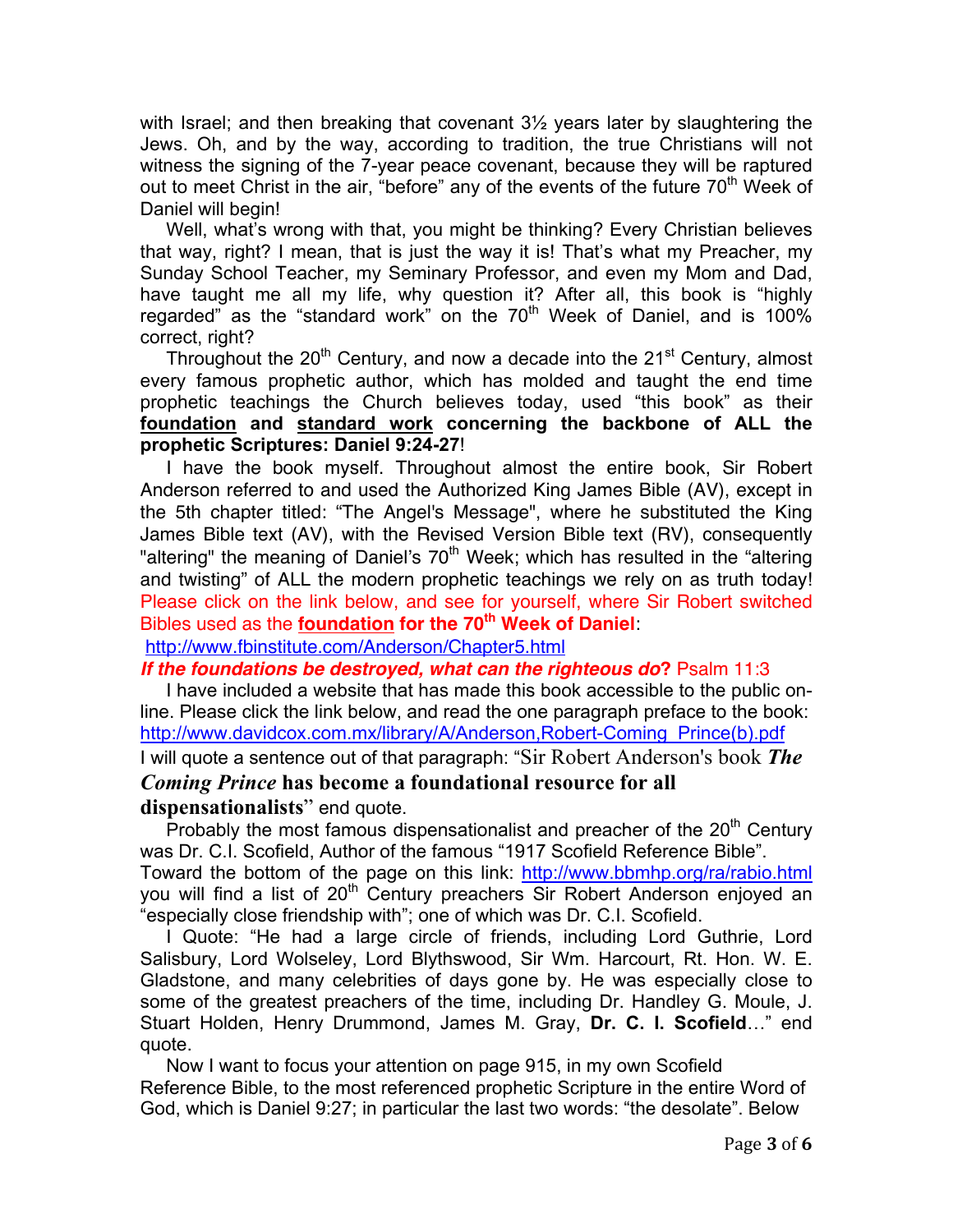you will see an actual scan out of my personal Scofield Reference Bible, which I bought about 20 years ago:

> he 8 desolate. "G note" found in the Center Column on page 915 of my Scofield Reference Bible solator.

 As you can see in the above scan, Dr. Scofield changed the meaning of the word "desolate" to "desolator", in his "note g" found in the center column of my Scofield Bible. Why do you think he did that? Could his "close friendship" with Sir Robert Anderson have influenced him to substitute the word "desolator" for "desolate"? Think about it!

 Now I want to ask you, is there any difference between the phrases: "the desolate" and "the desolator"? For example, were the six million murdered Jews that were made "desolate" by Hitler: "the desolator", one and the same? Of course not, they were totally **OPPOSITE** from each other, like day and night, or "Heaven and Hell", right?

 Your probably are thinking right now, what a foolish question to ask someone, right? Well it is not foolish at all when you consider the prophetic significance of **Daniel 9:27**, wherein it is "**the root and "foundation" Scripture**" that ALL modern prophetic teachings spring up from! Teachings such as: "The seven year tribulation period", that is not even mentioned in the Bible", "the pre, mid, and post tribulation rapture theories", the antichrist making a 7-year peace covenant with Israel at the commencement of Daniel's  $70<sup>th</sup>$  week", "the pretribulation rapture that occurs immediately before the signing of the peace covenant", etc., etc.

 So now, I am going to reveal "the snare" that has trapped the minds of "multitudes of Christians", presently living in this last generation, which Jesus warned us about in Luke 21:35. The snare is the "popular belief" that the "he" in Daniel 9:27 is the ANTICHRIST, rather than CHRIST, and all the false teachings of men's traditions that support that view!

 Jesus, the "he" in Daniel 9:27, shall confirm (strengthen) the covenant (Abrahamic Covenant) with many (in Israel) for one week (7-years): and In the midst of the week (3½ years at the Cross) "he" (Jesus) shall cause the sacrifice and the oblation to cease (Hebrew 9:26 thru 10:20 & Luke 23:44-46), and for the overspreading of abominations (Matthew 25) "he" (Jesus) shall make it desolate (70 A.D. until June 7, 1967), even until the consummation (the "sanctuary" will be "desolate" until Armageddon – Daniel 9:16-17), and that determined ( $3\frac{1}{2}$  year great tribulation: "time of Jacob's troubles") shall be poured upon the desolate (Israel).

 Hard to believe? Yes I agree; however, when we read the following Scriptures that absolutely prove Jesus CONFIRMED the Covenant, then you realize what a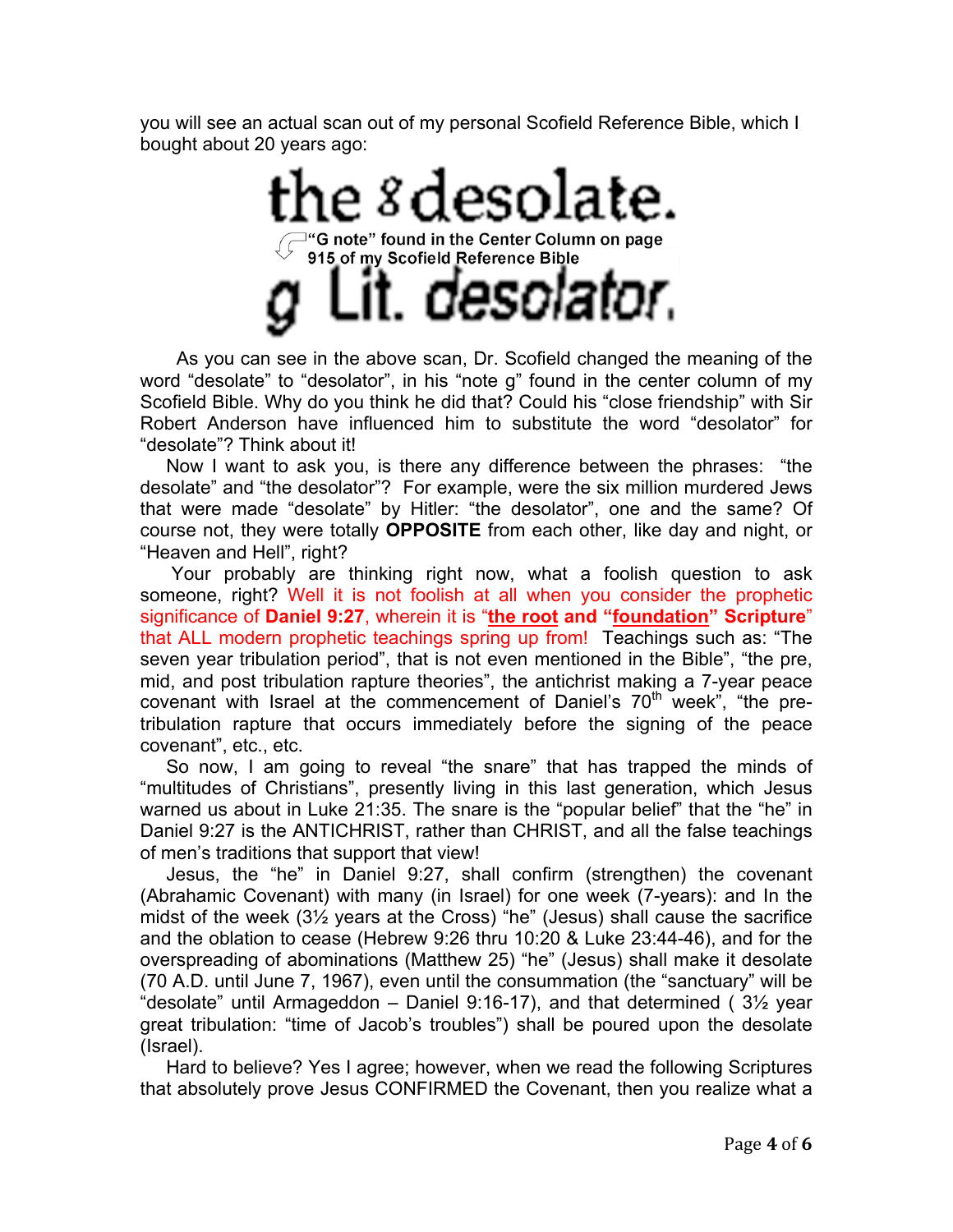"grave error" Anderson and Scofield both committed, by teaching Jesus: the "he" in Daniel 9:27, was the antichrist! *Now I say that Jesus Christ was a minister of the circumcision for the truth of God, to CONFIRM the promises (made) unto the fathers*: Romans 15:8, *And I say, (that) THE COVENANT, that was CONFIRMED before of God IN CHRIST, the law, which was four hundred and thirty years after, cannot disannul, that it should make the promise of none effect.* Galatians 3:17.

 Show me one verse in the Bible that says the antichrist confirms anything! It simply is not there; however, I have shown you "two verses" that clearly state Jesus was the confirmer of the Covenant! …*In the mouth of two or three witnesses shall every word be established*. 2 Cor. 13:1.

 Grammatically speaking, in Daniel 9:27, when you change the word "desolate" to "desolator", you are also changing the identity of the "he" in the same sentence structure, to be the same thing: "the desolator" or **ANTICHRIST**! Why do you think the subtle serpent wants you to replace the "simplicity of Christ" in Daniel 9:27 with the antichrist? They are 100% OPPOSED to each other! Why does the subtle serpent want you to believe with all your heart, you will be raptured out before the start of the "7-year tribulation period"? After all, why even concern yourself and your family about the coming time of great tribulation, if you're not going to be here, right? Why does the subtle serpent want you looking for signs of a 7-year peace treaty with Israel, to be signed in the fall of the year at Rosh Hashanah, by someone from Europe or even the USA; rather than looking for signs of a massive Islamic invasion of Israel, beginning in the middle of some future Passover? Why do you think the subtle serpent would want to corrupt your mind, by inserting a snare into it (like a virus), so THE DAY of the Lord will come on you unawares (Luke 21:34)? Where does the subtle serpent want you to focus your attention: Europe and the Revived Roman Empire, or on the Middle East? Please click on this link now:

http://thewatchmanstime.com/images/Where%20Should%20Your%20World%20 Focus%20Be.gif

 So I ask you, which are you going to believe: the "he" being Christ or the antichrist, in Daniel 9:27? A 7-year or a 3½-year future time of tribulation? The pre-tribulation rapture or the pre-wrath rapture: as in the days of Lot? A 7-year peace covenant with Israel, signed in the Fall by the antichrist, or a massive Islamic war and "great tribulation" in Israel, in the Spring (for 3½ years), beginning 5-months earlier in the middle of Passover? The antichrist being the Pope, or King Juan Carlos of Spain, or Prince Charles of England, or Obama in the USA; as opposed to the Islamic Messiah named the **Mahdi**, coming somewhere out of "Syria/Iraq/Turkey/Lebanon; which will be "**the Assyrian**" in Micah 5:5-6?

 So to sum it up, Luke 21:35 mentions a SNARE that will trap all the people on the earth, concerning the soon approaching "Day of the Lord" (Vs-34). Even the "birds" and "fishes" are now clearly warning us by their deaths in 2011, about the soon approaching time of great tribulation, associated with **the Day** of the Lord (Ecc. 9:12)! To the unsaved, the snare will be their disregard for Christ and his Gospel, resulting in their total blindness to the truth concerning **the day** of the Lord, its cosmic disturbances, earthquakes and the like. To the Christian, I am